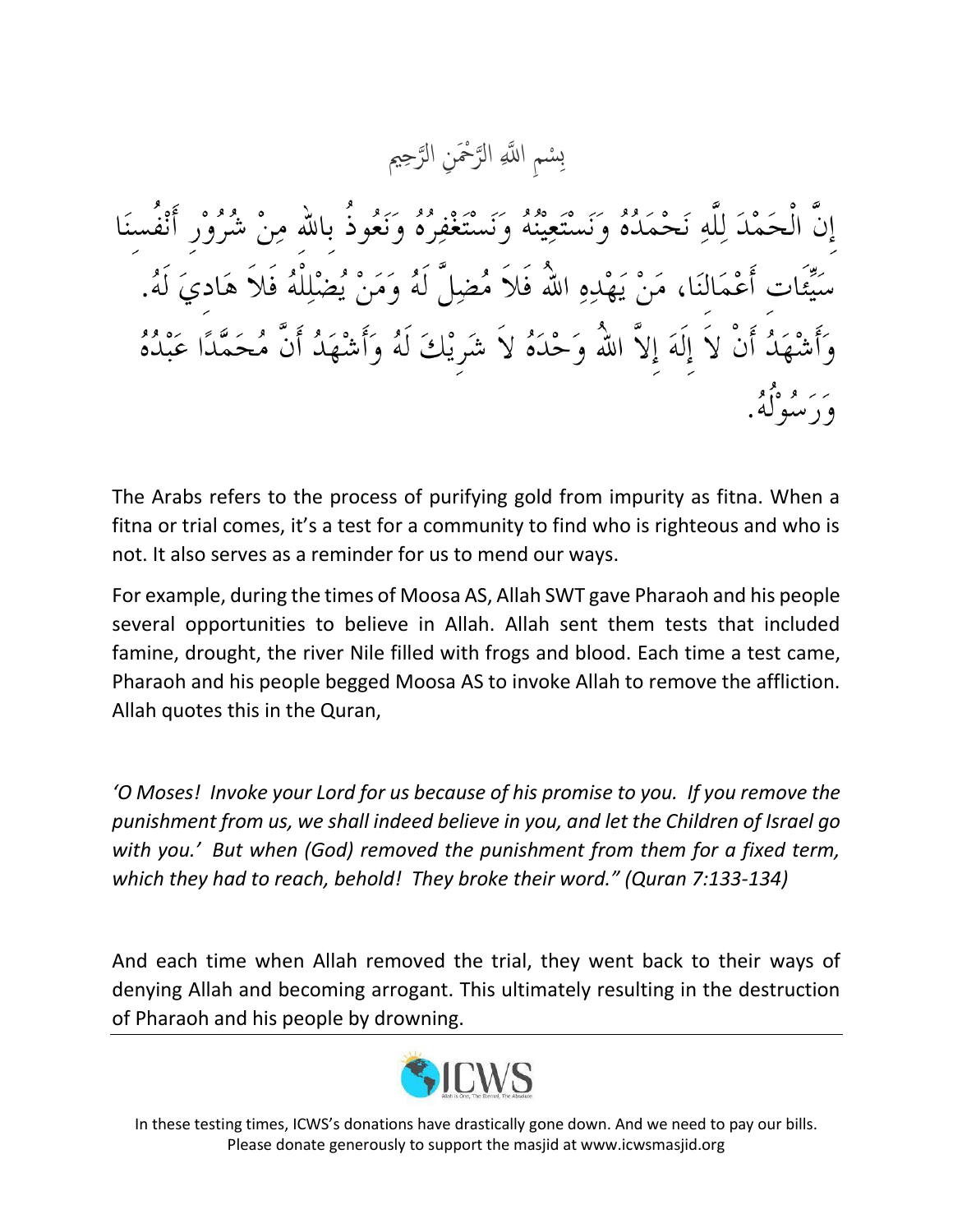This fitna of COVID-19 virus is a test for us. An opportunity to repent for our sins, and get back to Allah SWT. This indeed is a blessing if we take advantage from it. InshaAllah lets take this opportunity to introspect our lives and identify areas where:

- 1. We need to repent sincerely and not repeat the sins again. It's easy to get into the binge watching of Netflix, or binge video gaming or whatever keeps us away from Allah SWT
- 2. Increase the remembrance of Allah SWT to get more closer to him, by acts of worshipping him as well as serving his creating

May Allah protect us. And make us among the people who are successful in this test. Ameen.

أَقُولُ قَوْلِي هَذَا، وَأَسْتَغْفِرُ اللَّهَ لِيَ وَلَكُمْ ولسَائرِ الْمُسْلِمِينِ ، فَاسْتَغْفِرُوهُ، إِنَهُ هُوَ الْغَفُورُ الرَّحِيمُ.

**Sit Down**

بِسْمِ اللَّهِ، والْحَمْدُ لِلَّهِ، والصَّلَاةُ والسَّلَامُ عَلَى رَسُولِ اللَّهِ، صَلَّى اللَّهُ عَلَيْهِ وسَلَمَ.



In these testing times, ICWS's donations have drastically gone down. And we need to pay our bills. Please donate generously to support the masjid at www.icwsmasjid.org